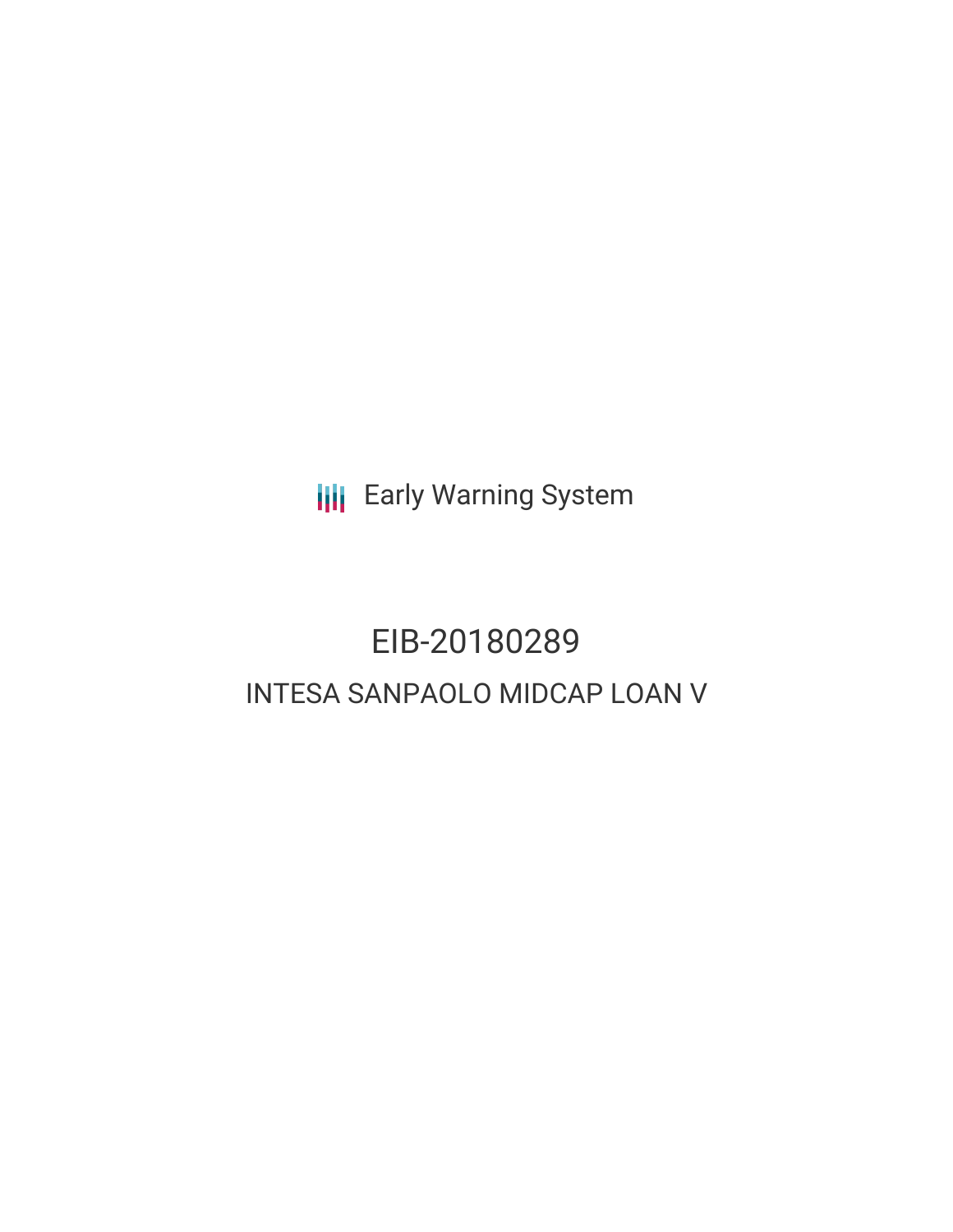# **Quick Facts**

| <b>Countries</b>               | Italy                          |
|--------------------------------|--------------------------------|
| <b>Financial Institutions</b>  | European Investment Bank (EIB) |
| <b>Status</b>                  | Proposed                       |
| <b>Bank Risk Rating</b>        | U                              |
| <b>Borrower</b>                | MEDIOCREDITO ITALIANO SPA      |
| <b>Sectors</b>                 | Finance                        |
| <b>Investment Type(s)</b>      | Loan                           |
| <b>Investment Amount (USD)</b> | \$284.15 million               |
| <b>Loan Amount (USD)</b>       | \$284.15 million               |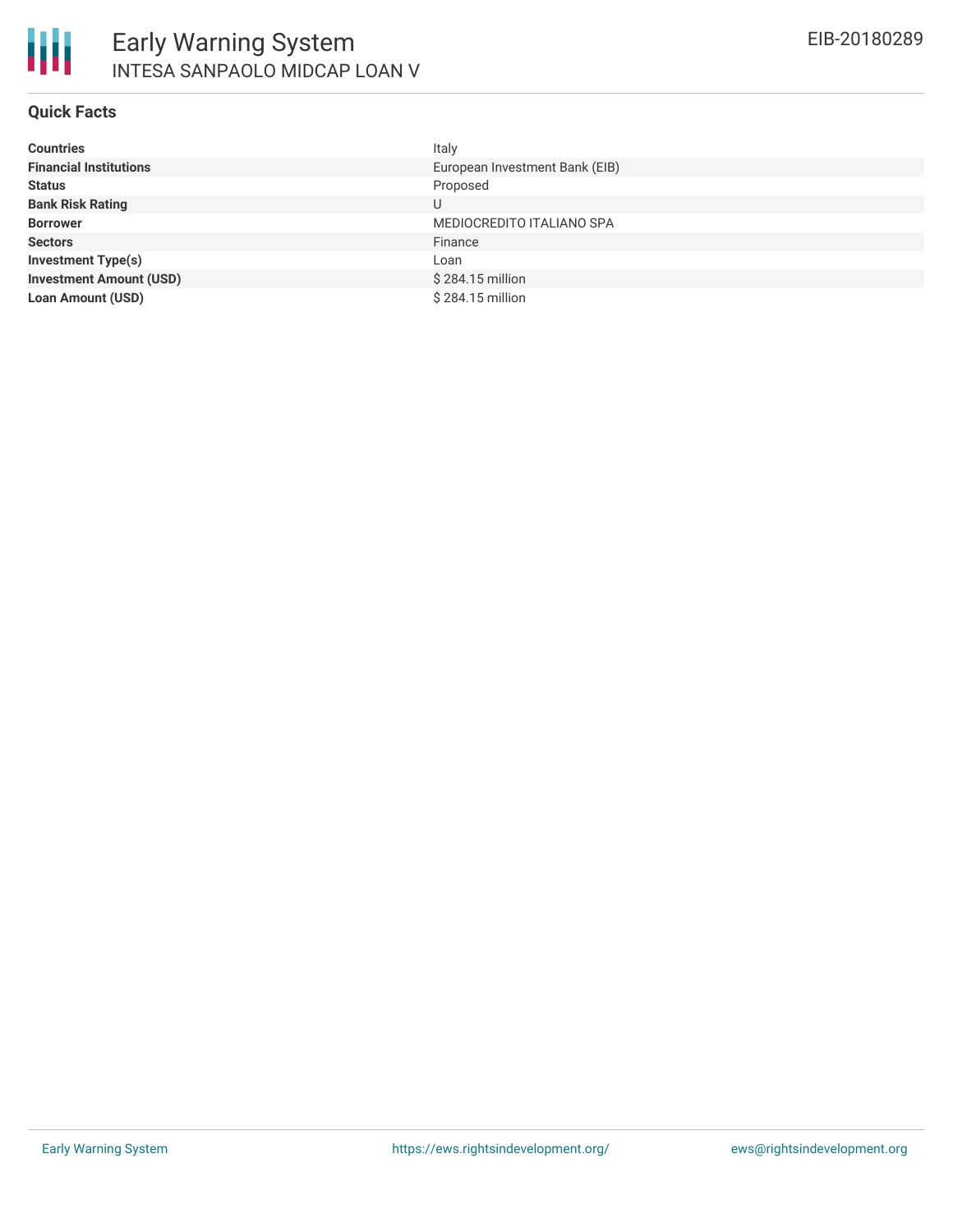

# Early Warning System INTESA SANPAOLO MIDCAP LOAN V

# **Project Description**

According to EIB website, the project aims to enhance access to loan finance to Midcap companies operating in the industry, services, agriculture and tourism sectors to carry out their small/medium-scale investments/projects.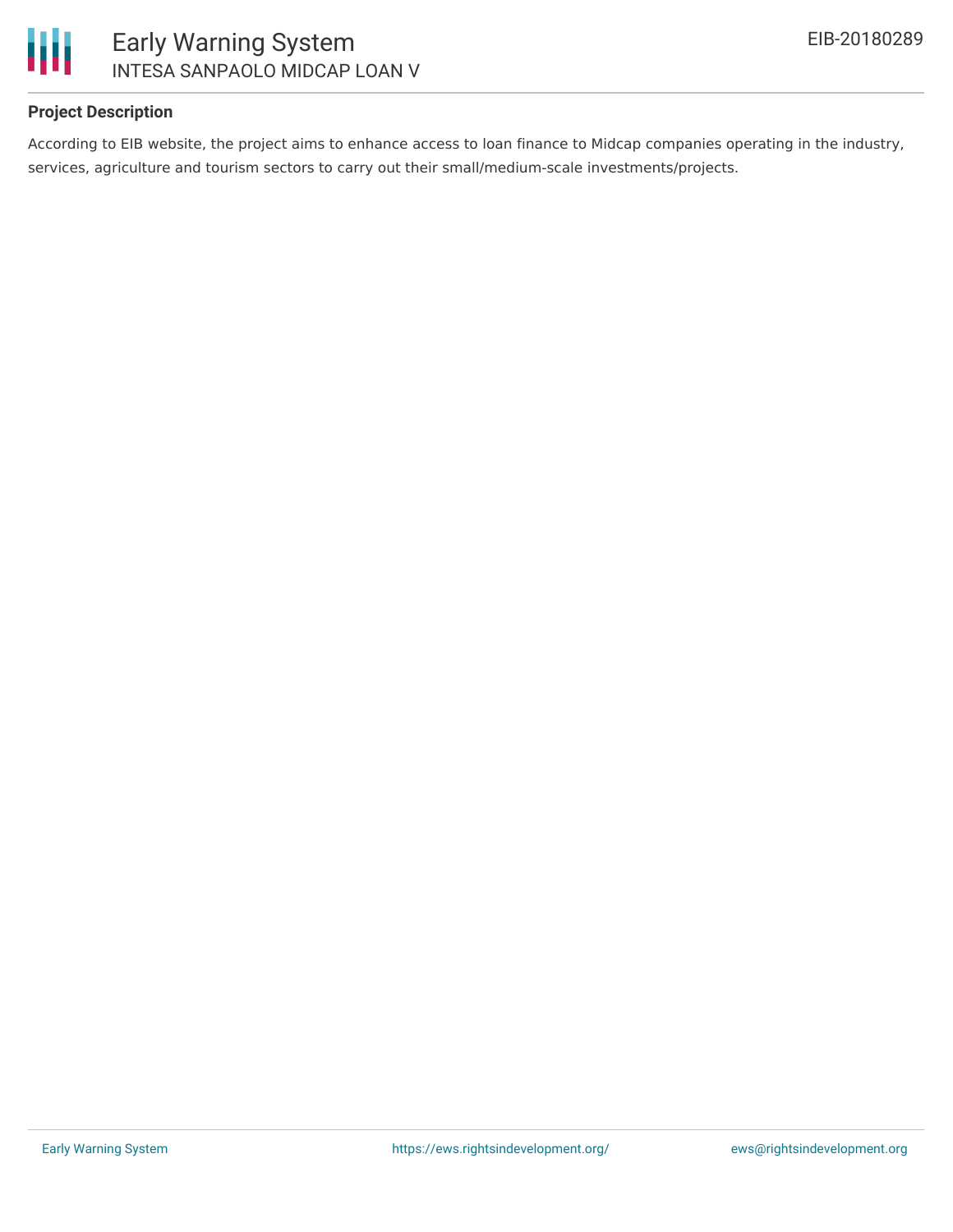#### **Investment Description**

European Investment Bank (EIB)

#### **Financial Intermediary**

Financial Intermediary: A commercial bank or financial institution that receives funds from a development bank. A financial intermediary then lends these funds to their clients (private actors) in the form of loans, bonds, guarantees and equity shares. Financial intermediaries include insurance, pension and equity funds. The direct financial relationship is between the development bank and the financial intermediary.

[Mediocredito](file:///actor/1863/) Italiano SpA (Financial Intermediary)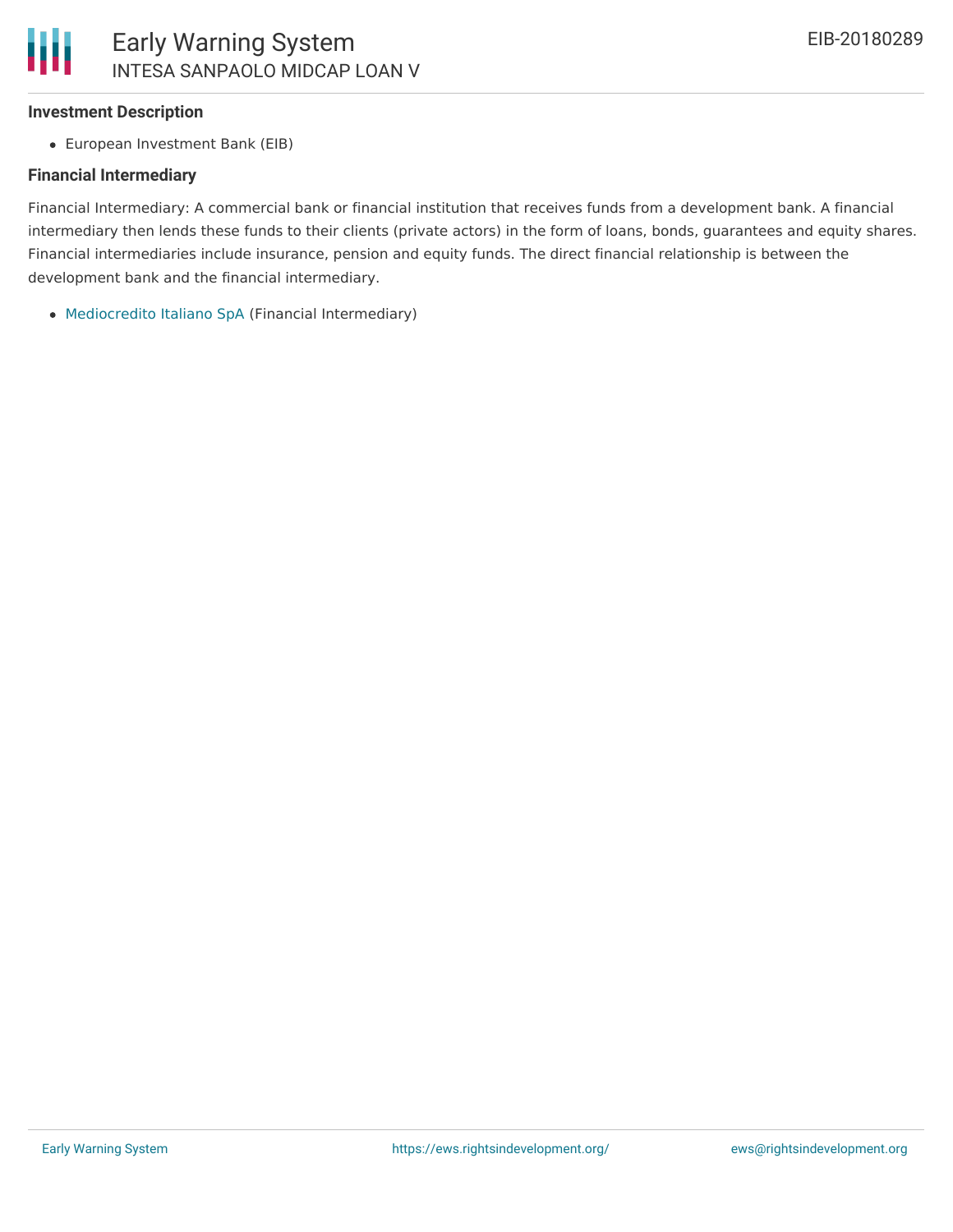

# **Private Actors Description**

Mediocredito Italiano S.p.A. provides commercial financial services. The Company offers loans, equipment leasing, and factoring services. Mediocredito Italiano operates in Italy.